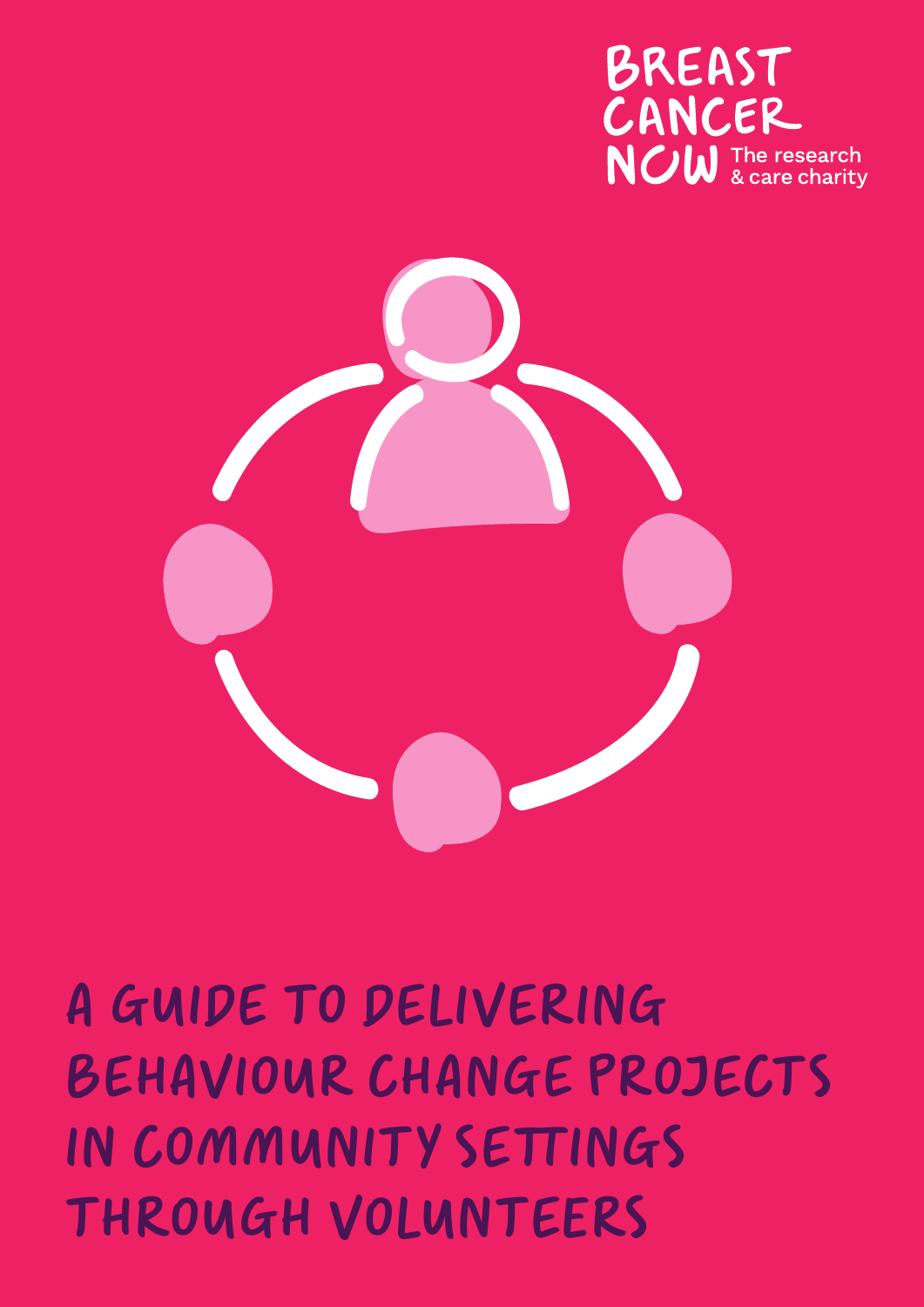### WHO IS THIS GUIDE FOR?



**This guide has been developed for organisations working on volunteerled services in community settings and showcases the example of ActWELL, a lifestyle behaviour change project helping to reduce the risk of developing breast cancer.** 

The project supported women over the age of 50 to make sustainable lifestyle changes, focusing on physical activity, diet and body weight.

This guide may also be helpful for:

- Community and voluntary organisations
- Public sector organisations like the NHS and local authorities
- Academics and researchers
- Funders and policy makers who want to work with community-based organisations to help develop and plan volunteer led services similar to ActWELL

Whilst the ActWELL project looks at supporting lifestyle behaviour change in a one-to-one setting, the learnings can be useful across a variety of settings. Especially where projects involve volunteers providing face to face support in a community setting and where multiple stakeholders are involved.

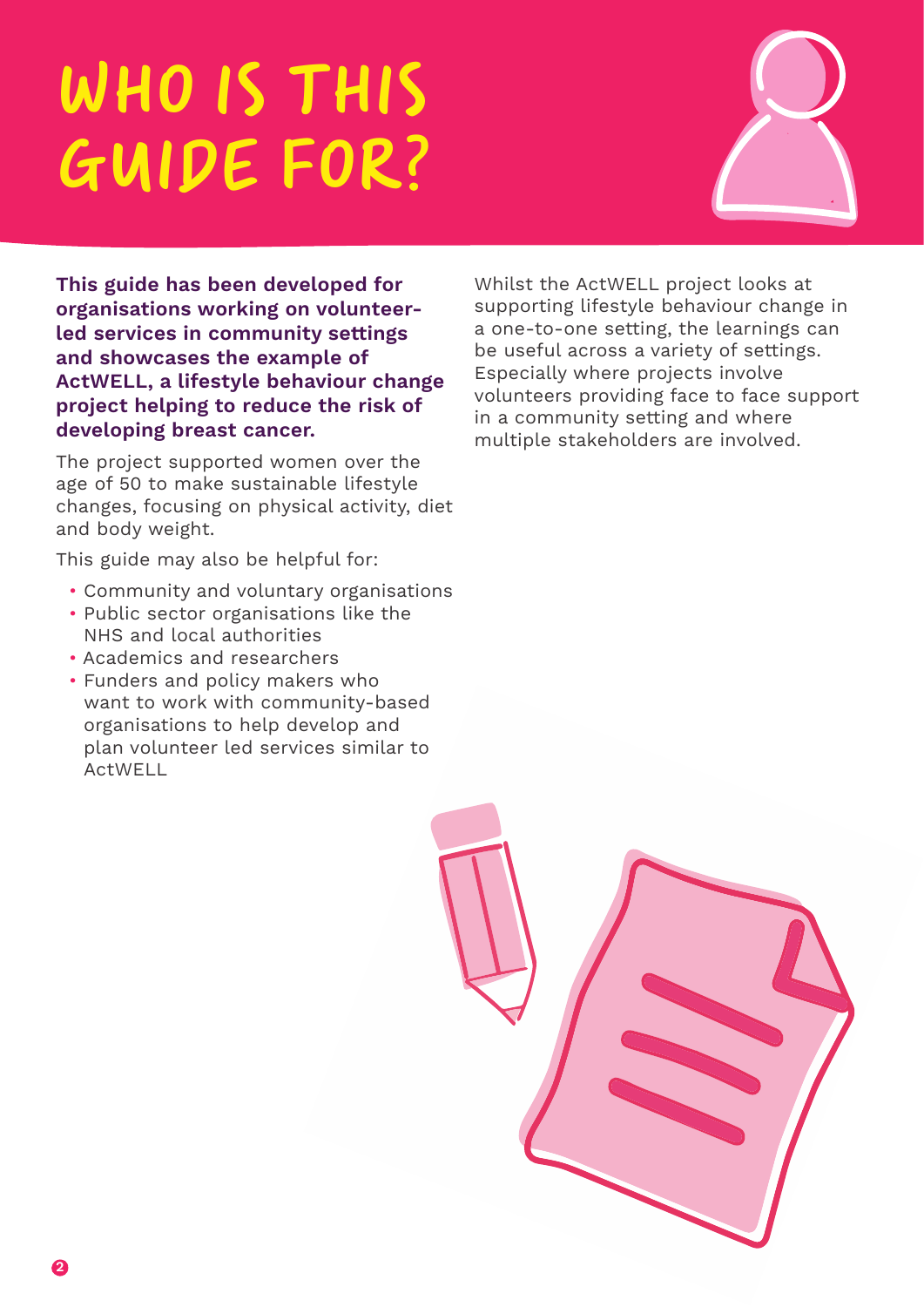### ABOUT ACTWELL



#### **At Breast Cancer Now, we're driven by our goal to make sure by 2050, everyone who develops breast cancer lives – and is supported to live well.**

ActWELL was a collaboration between Breast Cancer Now, the University of Dundee, NHS Scotland Breast Screening Programme (NHSBSP), leisure trusts and other academic institutions. The University of Dundee was responsible for designing the trial and recruiting women to take part in the study as trial participants.

Women were made aware of the trial at routine NHS breast screening appointments. Participation was voluntary, and consent was obtained when they were assessed for eligibility to take part by a research nurse. Only women with no previous history of breast cancer were invited to participate.

Breast Cancer Now supported the delivery of ActWELL by recruiting and managing a team of trained volunteer lifestyle coaches to deliver the ActWELL lifestyle intervention. The lifestyle intervention was delivered through one-to-one lifestyle coaching sessions, made up of two face to face meetings (one lasting 60 minutes and the other 45) in leisure centres, followed by up to 9 telephone calls over a 12-month period. The focus was to help make sustainable lifestyle behaviour changes that are known to increase risk of breast cancer:

- Being overweight or obese
- Alcohol consumption
- Being inactive

A dedicated ActWELL Project Officer, employed by Breast Cancer Now, coordinated and managed the delivery of ActWELL across the 4 ActWELL sites in Aberdeen, Dundee, Edinburgh and Glasgow. This involved recruiting and managing volunteers, receiving trial particpant data, matching participants to volunteers, ensuring visits took place, liaising with participating leisure centres and taking care of any problems at the venue.

This is the first time a breast cancer charity has offered volunteer capacity for cancer prevention action on weight management through NHS breast screening services. The approach taken in ActWELL meant Breast Cancer Now could offer supportive action on breast cancer risk reduction by using volunteers in a community setting, offering the potential to address gaps in public health efforts.

While delivering ActWELL, we had both successes as well as faced some challenges which meant developing new ways of working. This guide focusses on our experiences of recruiting, training and managing a team of volunteers, handling personal data as well as working with multiple partners to deliver the project. We've shared our key learnings and considerations for designing and delivering similar projects.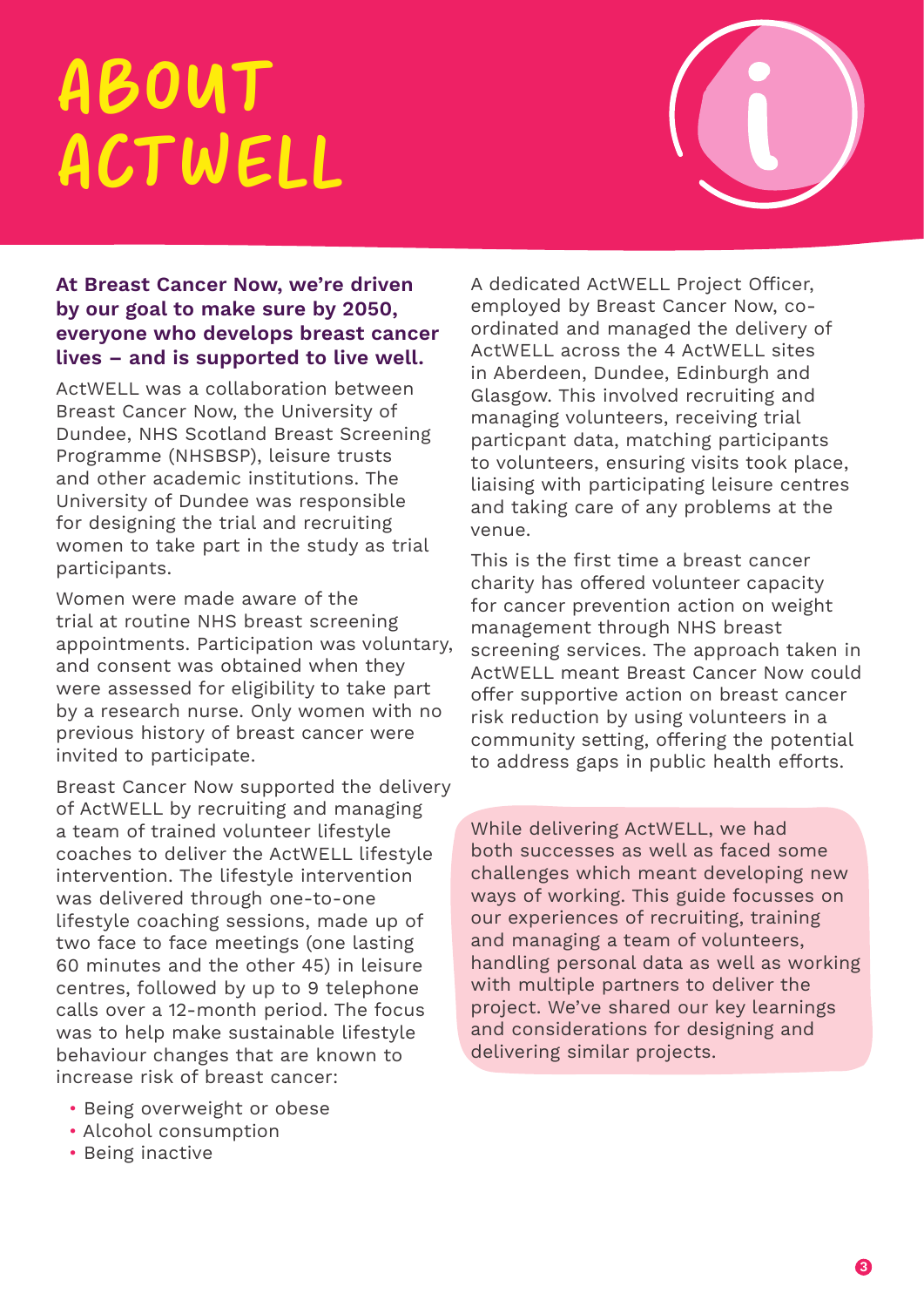### PROJECT PLANNING

#### **Before you start planning, make sure you have identified:**

- **The overall aim of your project**
- **Your budget and staff resource**
- **Your target audience**
- **Your key stakeholders (the people that will support, endorse or be a partner on the project)**

When you've got these in place, you can start the planning process. Make sure you allow at least 6 months' lead in before project delivery begins.

#### **Project management**

Create a project team made up of people who will support the delivery of your project. Start with a project plan, setting out timelines and key milestones to keep you on track. Make sure everyone involved understands their roles and responsibilities at the outset, and that you all agree on how the project will be delivered.

At this point, it's important to identify any risks that could impact delivery of the project. These can be recorded in a risk register outlining approaches taken to overcome them during the development of your project.

Ensure there's ongoing communication with the project team and key stakeholders throughout. That way, everyone will be up to date with progress and have the chance to highlight and report any challenges along the way.

#### **Project staffing**

Think about having dedicated staff in place to work with volunteers, to provide project management, co-ordination and delivery of your project, alongside general admin and maintaining relationships with key stakeholders. For ActWELL, we had a dedicated Project Officer in place, as well as administrative and IT support throughout the project.

Think about where your staff will be based in relation to the volunteers supporting the project. If you're managing volunteers remotely, make sure you consider how you can make this work as this will require putting additional processes in place.

#### **Handling personal data**

Processes for collecting, storing and sharing any personal data required for your project is crucial. Where multiple partners are involved in a project, you need to make sure you have data sharing agreements and processes in place to allow you to share personal and sensitive data between different organisations.

You must make sure that people are confident you will treat their data with respect. Whenever sharing personal information with third parties, there are special requirements which organisations need to meet to comply with data protection legislation. Always make sure you find out what your obligations are before you handle any data.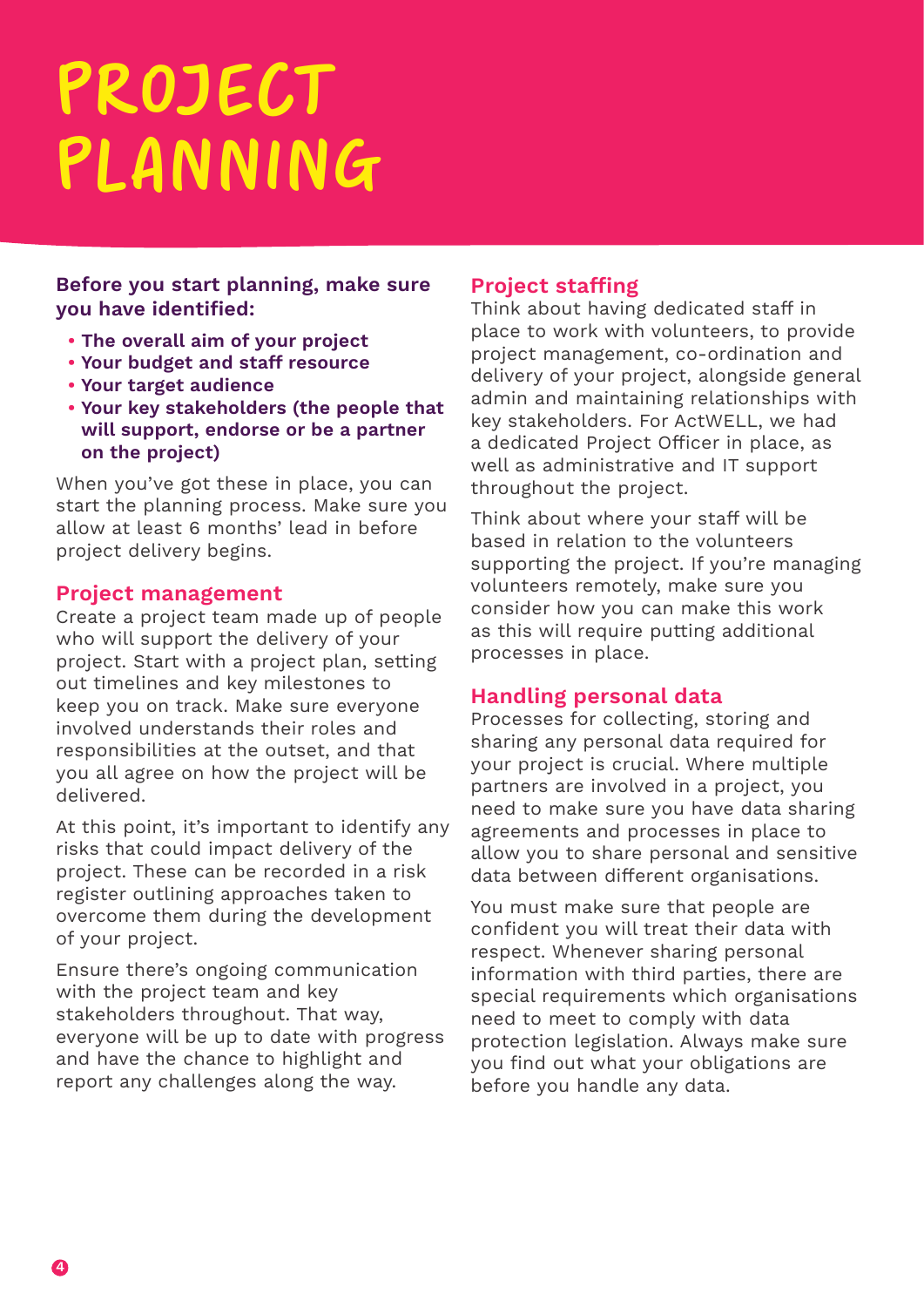

#### **Data handling – how we did it** The ActWELL project had two data handling processes:

- **1.** Breast Cancer Now was responsible for collecting and processing the personal details of all applicants to the ActWELL volunteer lifestyle-coach role.
- **2.**The University of Dundee was responsible for collecting personal details on trial participants. Breast Cancer Now were required to receive and securely process this personal data and send it to volunteers.

The University of Dundee arranged the secure file transfer of trial participants personal data to Breast Cancer Now. Microsoft SharePoint was used to share this personal data with volunteers. This platform allowed the secure online storage of documents which needed to be accessed and viewed securely from different locations by different users.

Giving clear guidelines to volunteers about confidentiality and how to handle the personal data they receive is essential. To make sure our volunteers were clear on personal responsibilities around data handling, they had data protection training and were provided with a Confidentiality and Data Handling Procedure guidance document. This also outlined processes that were in place to deal with any data breaches

#### **Find the right venue**

Think about the location you choose to deliver your project. It needs to be accessible to everyone involved – think about public transport. Is there enough parking? Is the building easily accessible for everyone?

If you decide to use an external venue, or one that belongs to one of your project partner's, make sure you agree to expectations and procedures for your volunteers in advance of use.

- Are meeting spaces only available at certain days or times?
- Will there be a cost attached?
- Is there a key contact for any issues that may arise?

Make sure you have signed partnership agreements in place with any partners hosting meeting spaces. This will help keep things clear as you move forward.

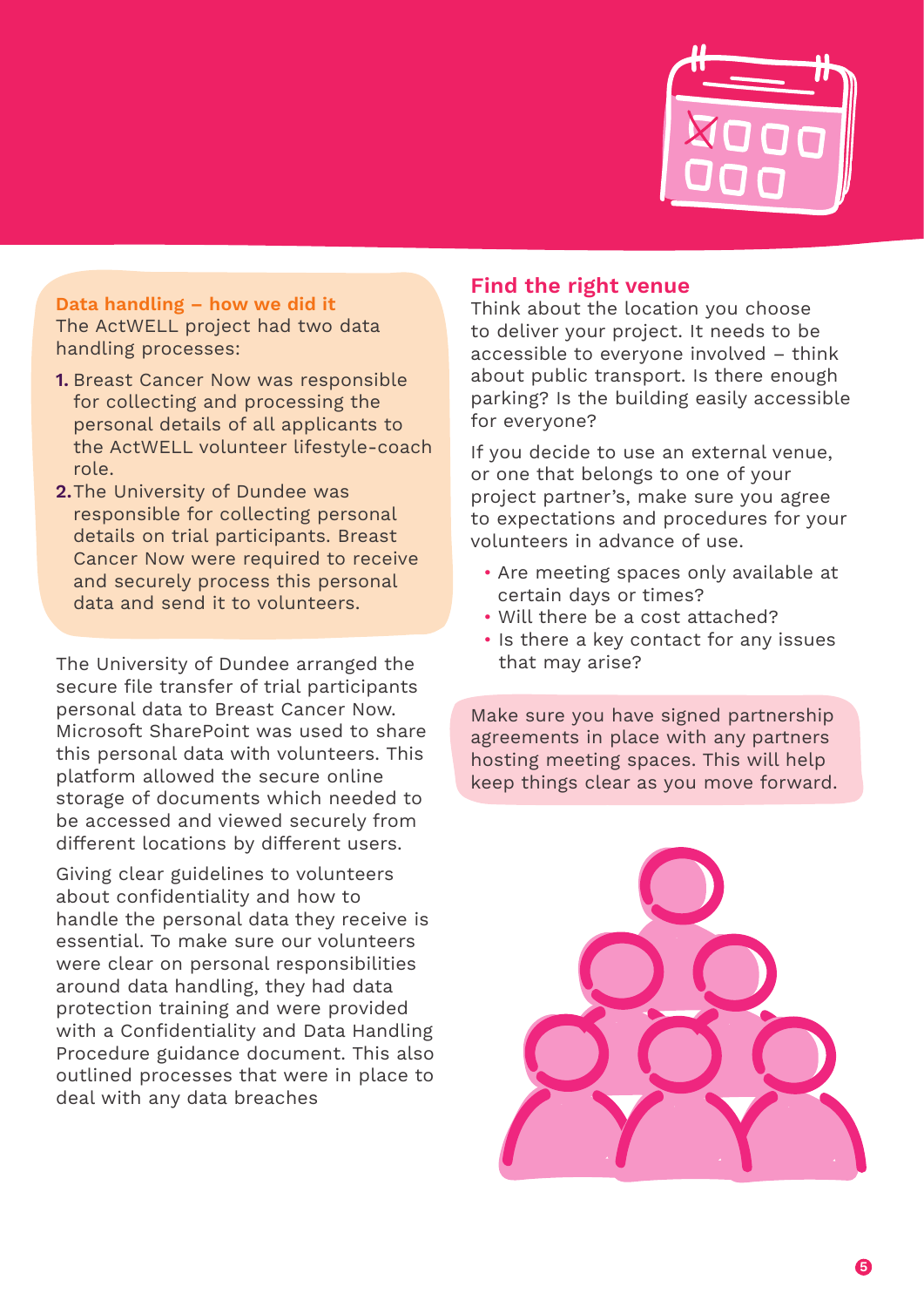## RECRUITMENT TO YOUR PROJECT



#### **Finding your participants**

For ActWELL, women who were attending their routine NHS breast cancer screening appointments were invited to take part in the lifestyle intervention. Consider what settings might be appropriate for you to recruit the target audiences for your project.

It's good to make it clear what your project will expect of them. Be clear about:

- How often they'll be contacted
- How much they'll need to travel
- What's expected of them
- How long they will be involved in the project

When you're recruiting people to a project, you need to think about who's responsible for:

- Finding somewhere for recruitment to take place
- The information they'll get about the project
- Looking at the suitability of each person to take part (where applicable)

#### **Finding your volunteers**

When finding volunteers, think about the range of life skills and work experience your volunteers will bring and what value this will add to your project.

It's crucial that appropriate organisational volunteer policies and procedures are in place before you begin volunteer recruitment. This will help define the role of volunteers within the organisation and your organisations commitment to its volunteers. Describing your decisionmaking processes will outline how

volunteers can expect to be treated, ensuring it is done equally and fairly.

Make sure you have a role description outlining the following:

- What's expected of them
- The hours they'll need to give
- Their responsibilities
- How long they'll be committed for
- How much training is involved
- Any specific skills and knowledge required
- Equipment they will need to have access to (like access to a phone, computer, or laptop)

People choose to volunteer for many reasons - it brings people together, builds confidence, develops new skills and can provide an opportunity to try something new. Highlight any benefits you believe the role will offer them.

When it comes to advertising, think about who you're trying to attract to the role and where they are likely to see it. Have you thought about diversity? Who's in your existing networks? What social media and community media channels do you have access to? Do you have a local volunteer centre? Do you have links with local colleges and universities? Think about any links with local community groups.

As part of one recruitment campaign we produced a case study focussing on the experiences of an existing volunteer. This highlighted her reasons for volunteering on ActWELL and how she got involved in the project. This helped us to target the role at those with relevant skills and experiences.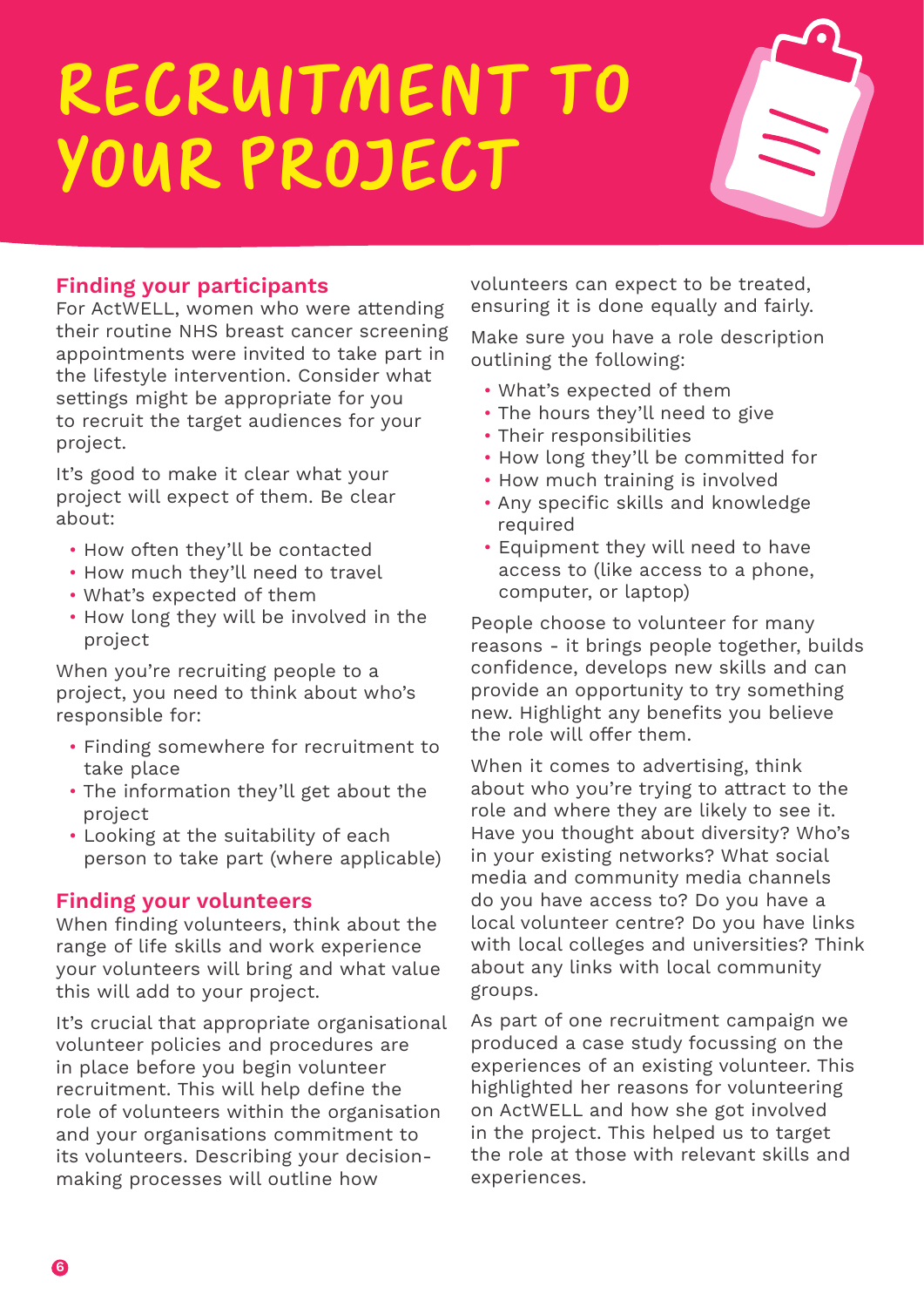

#### **Case Study: Emily Cleland, volunteer lifestyle coach**

Emily is a new lifestyle coach for the ActWELL trial in Aberdeen. Having previously worked as an Active School's Coordinator to promote and improve participation in physical activity for young people, she had always had a keen interest in health and lifestyle and jumped at the opportunity to apply for the role. Here's what she had to say:

> "I would highly recommend becoming a lifestyle coach to other people. It's been an exciting and interesting experience and, most importantly, I feel like I can make a real difference.

"I have a degree in Sports and Exercise Science and I worked in the health and physical activity field for many years before putting my career on hold to focus on my family. When I heard about the ActWELL research trial from Facebook I thought it was the perfect opportunity to get back into doing something I've always loved.

"The application process was really simple. I filled out an online form and then I was invited to attend a selection day. I was absolutely delighted to be selected as a volunteer!

It's always a good idea to ask applicants where they heard about the role as this can help focus your efforts in the future. Most of our applicants found the role being advertised on social media.

Volunteer recruitment is an important thing to get right, but it's also important to be flexible. Where necessary phase volunteer recruitment across multiple project sites to allow sufficient time to promote opportunities and carry out selection. Initially, we had so many applications for the volunteer lifestyle coach role that we decided to hold group recruitment sessions in each location due to time constraints, so be prepared to adapt to allow for the unexpected.

If your project is aimed at children or protected adult groups, it could be seen as 'regulated work'. It's always a good idea to check if volunteers need criminal background checks or similar before they start. As we recruited healthy women at routine screening to become ActWELL trial participants, our volunteers didn't require these checks.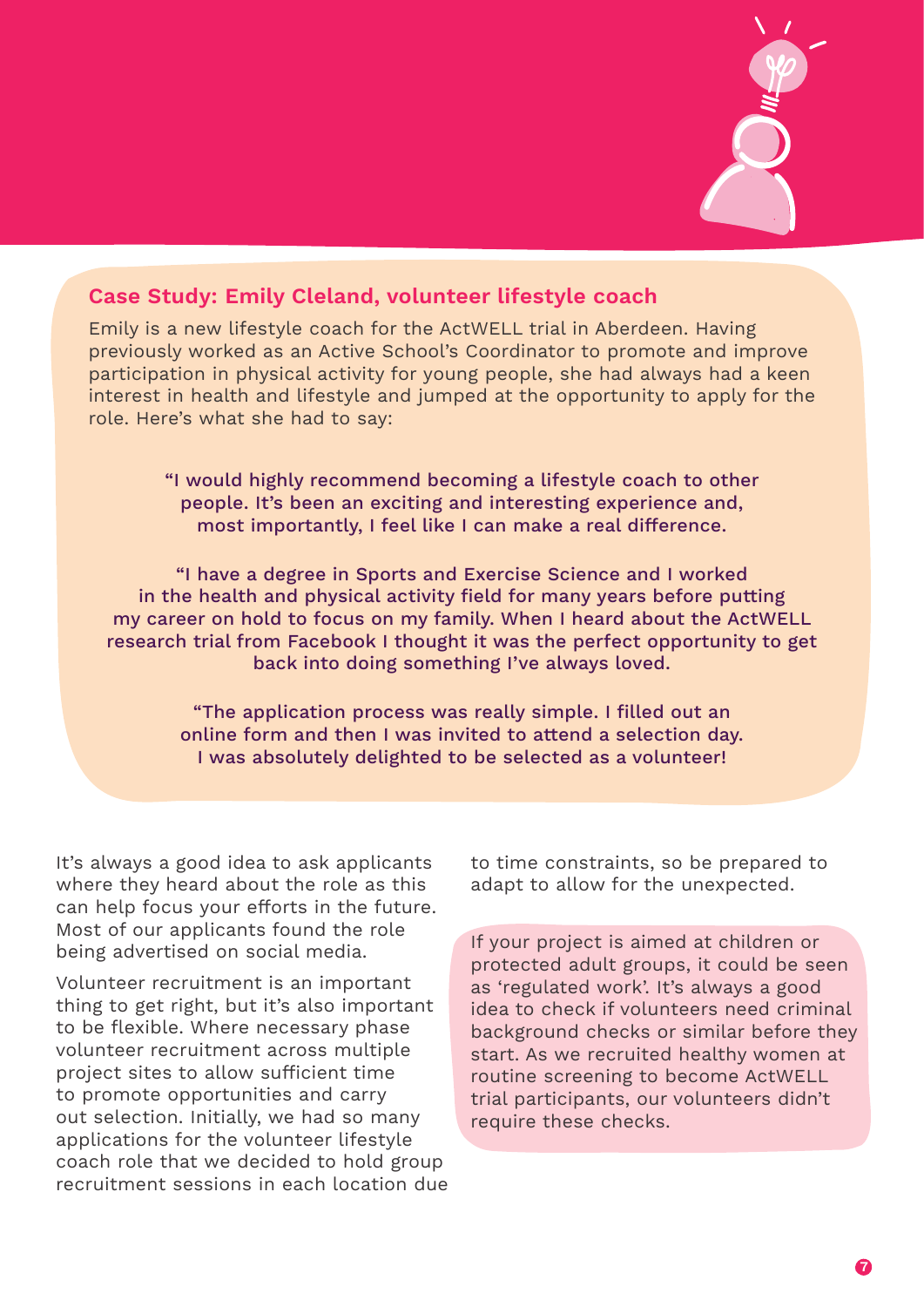### VOLUNTEER TRAINING AND MANAGEMENT

**Volunteers need to feel confident and have the skills and knowledge to deliver their role. Make sure time is built in to train volunteers before they begin any delivery element of the project and they have access to ongoing support throughout their involvement.** 

Our volunteer lifestyle coaches received 2 full days of training which focussed on the background to the project, how to deliver the ActWELL intervention, how to complete trial paperwork and data protection. This was followed up with practical sessions where volunteers practiced delivering the intervention before taking on any participants. They were also required to attend an induction session with Breast Cancer Now and the Leisure Trust that providing the venue for meetings to take place.

It's important that volunteers feel valued and supported in their role. Keeping in touch regularly and recognising their contribution is fundamental to achieving this.

Consider who your volunteers are, how much support the role requires, and what communication methods would be most suited to them. If it helps, put together a project communication plan that sets out the different communication tools you might use to keep in touch with them and how often that might be.

Another important point is to make sure budget is allocated to cover volunteer expenses, specifically for things like travel. Where this is possible it can really help bring volunteers together more easily to share experiences and support each

other during the delivery of your project. It also gives you a chance to celebrate successes together, too.

Throughout the project we used a variety of methods to provide ongoing support to volunteers. This included support calls and emails, sending out a bi-monthly newsletter, and organising quarterly group support sessions in each of the 4 ActWELL delivery areas. These support sessions allowed volunteers to come together offering informal peer support to each other. Volunteers also appreciated small gestures of recognition.

> "It was nice to feel valued with little touches e.g the Christmas card and thank you card"

"I felt totally supported throughout the trial, both the ActWELL Project Officer and trial manager were easy to access by phone or email and quick to respond which was helpful"

Towards the end of the project we organised a celebration event which brought together volunteers, the trial team and Breast Cancer Now staff. This was an opportunity to celebrate the trials achievements, recognise the contribution volunteers had made, and to really say thank you to everyone that took part.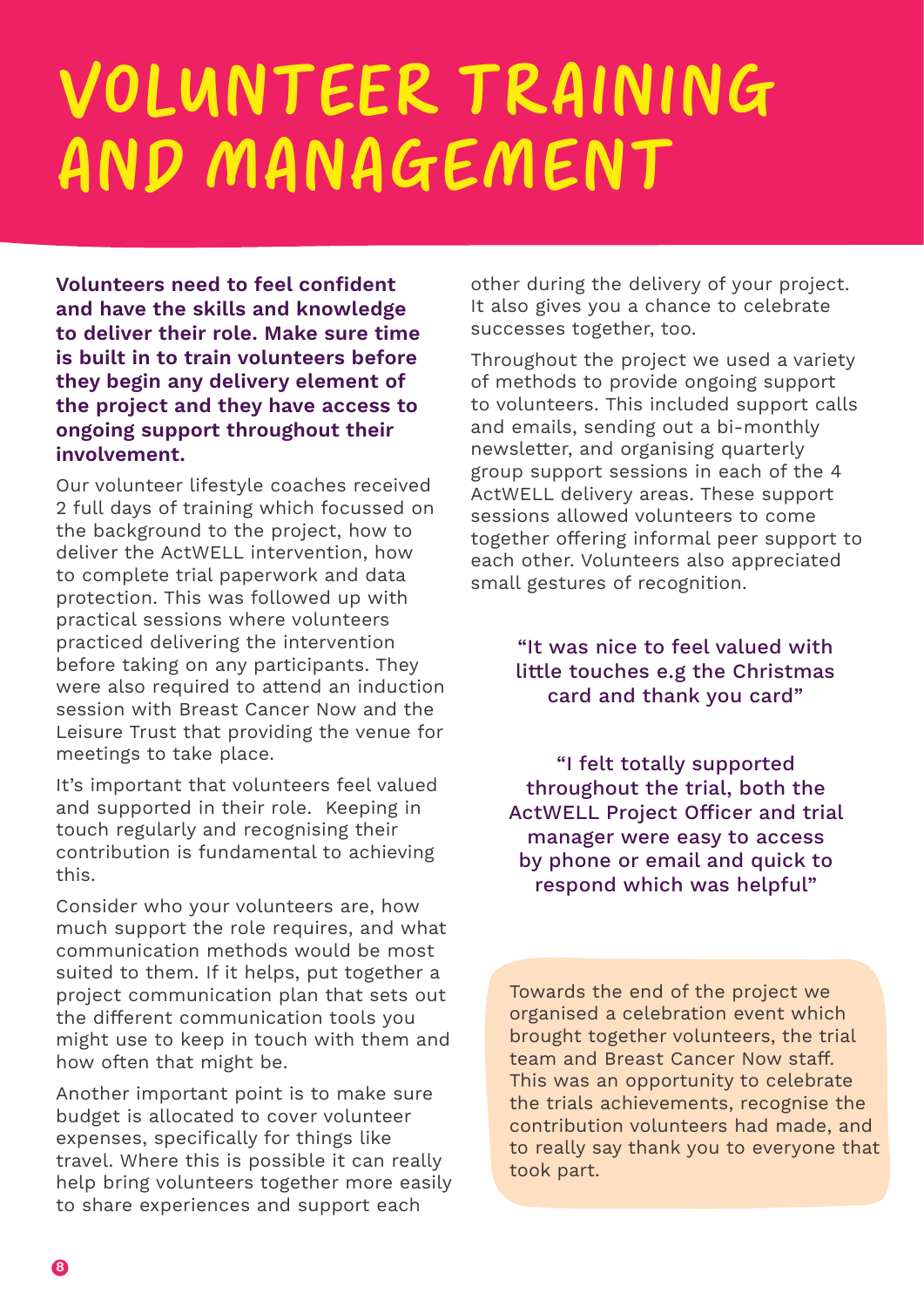### PROJECT DELIVERY



**When it comes to delivering your project, there are a few things you'll need to consider and put in place. Take into account what resources and equipment the volunteers need to deliver the project and how this is allocated to them.** 

A mobile phone and email address may be necessary in ensuring safe and secure handling of data throughout the project's lifespan. Make sure you test any equipment for suitability in advance.

For ActWELL each participant received an ActWELL Pack that had an ActWELL participant booklet, health information leaflets and a pedometer. Volunteers were based remotely around Scotland, so we had to ensure they had everything they needed for their initial meetings with participants.

Before you start signing people up to the project, make sure you know how you're going to allocate them to volunteers. How will it work? Who's responsible for the eligibility screening? It's also crucial to agree availability with your volunteers, as well as the maximum and minimum number of people each volunteer is prepared to deal with.

Make sure you keep in regular contact with the venues, and that you have a key contact at each one. Ensure that everything is in place at each venue for the sessions to take place and the process on how to check availability and book rooms are clear. A key learning for us was to make sure we visited each venue to assess the suitability of the meeting spaces ahead of volunteers using them.

Throughout the project it is important that the project co-ordinator is available to deal with any problems or questions volunteers may have. Outline the best way for them to get in touch and be clear as to your availability and who to contact in your absence. As the project progressed, we created a Frequently Asked Questions (FAQ) document which was shared with volunteers regularly to refer to.

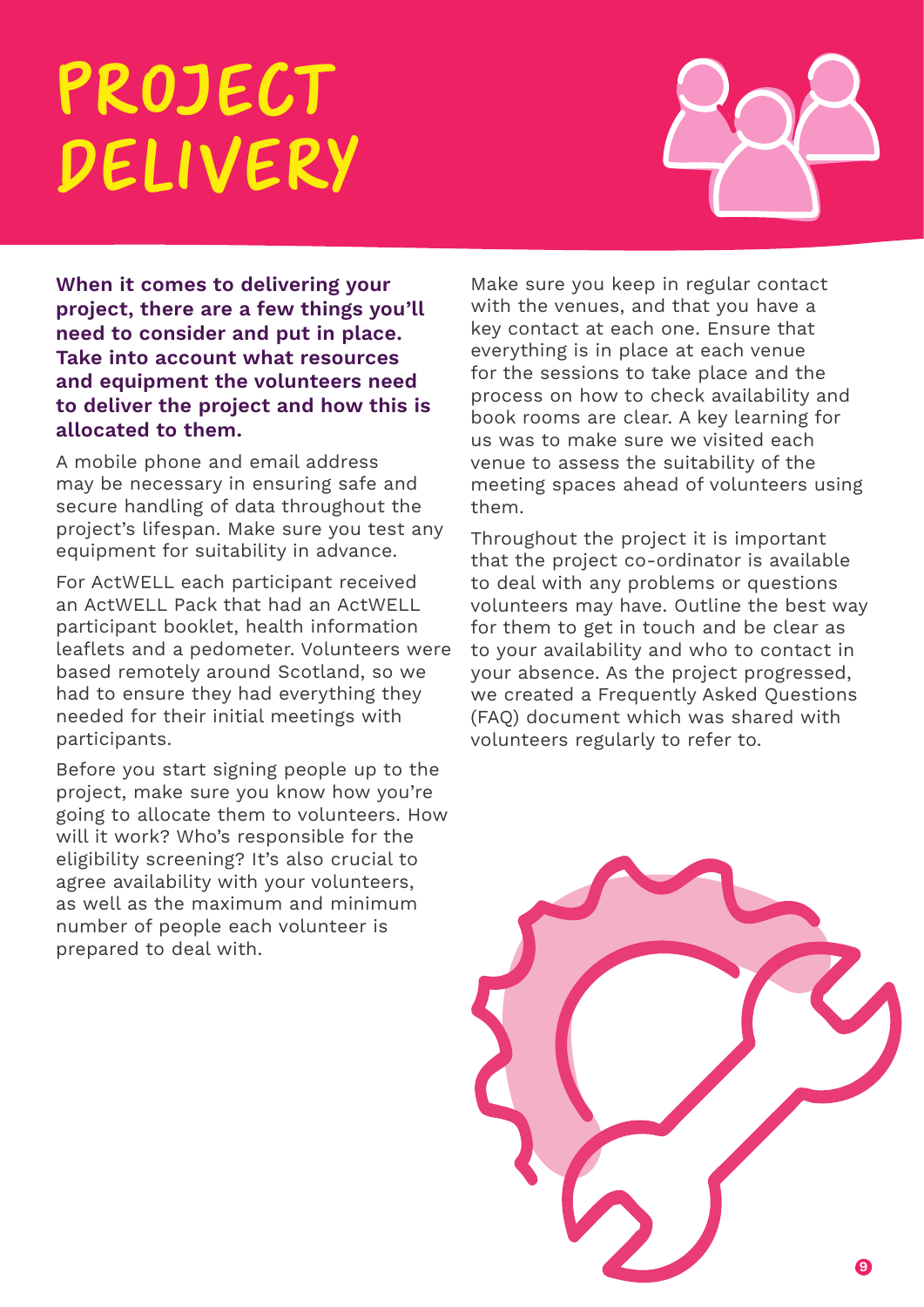## MONITORING AND EVALUATION



Measuring the impact of your work is much easier when it's planned in from the outset of a project. Agree your aims, objectives, what success will look like and how you will measure it. This which will allow you to develop a project evaluation plan.

Put in place appropriate methods for collecting data and be clear about how and when this should be collected. If you are relying on volunteers to collect data, make sure this is made easy and they understand exactly what is expected of them.

While delivering your project, log any issues or challenges you face and how these were resolved. It's important to listen to feedback from volunteers and your stakeholders, this can be through informal feedback or more formally through focus groups, questionnaires or exit interviews with volunteers. This can help inform decision making for future projects and can support the wider organisation find opportunities to implement new ways of working.

Finally think about how you will share results and any key learning from your project. Who do you want to share this with? How will you communicate with each audience?

It's also worth remembering to capture any unintended outcomes from your project. Being involved in ActWELL had a positive impact on the lifestyle coaches including an increased awareness of the link between lifestyle behaviours and breast cancer risk and positive changes to their own lifestyle behaviours.

Some reported using their skills and knowledge to discuss lifestyle behaviour change with colleagues in the workplace and with friends and family, while others used their skills to change career or go back to further education.

"I have used the information with my husband who is keen to lose weight.

"I have told family members about the link between weight gain and breast cancer"

We were able share results and key learnings from the project to people involved in ActWELL through a series of dissemination events organised by the ActWELL trial team. We created an ActWELL report with the full results as well as this how to guide to empower others looking to recreate a project like this. We've also made sure to deliver updates to stakeholders and our staff on how the projects progress throughout delivery.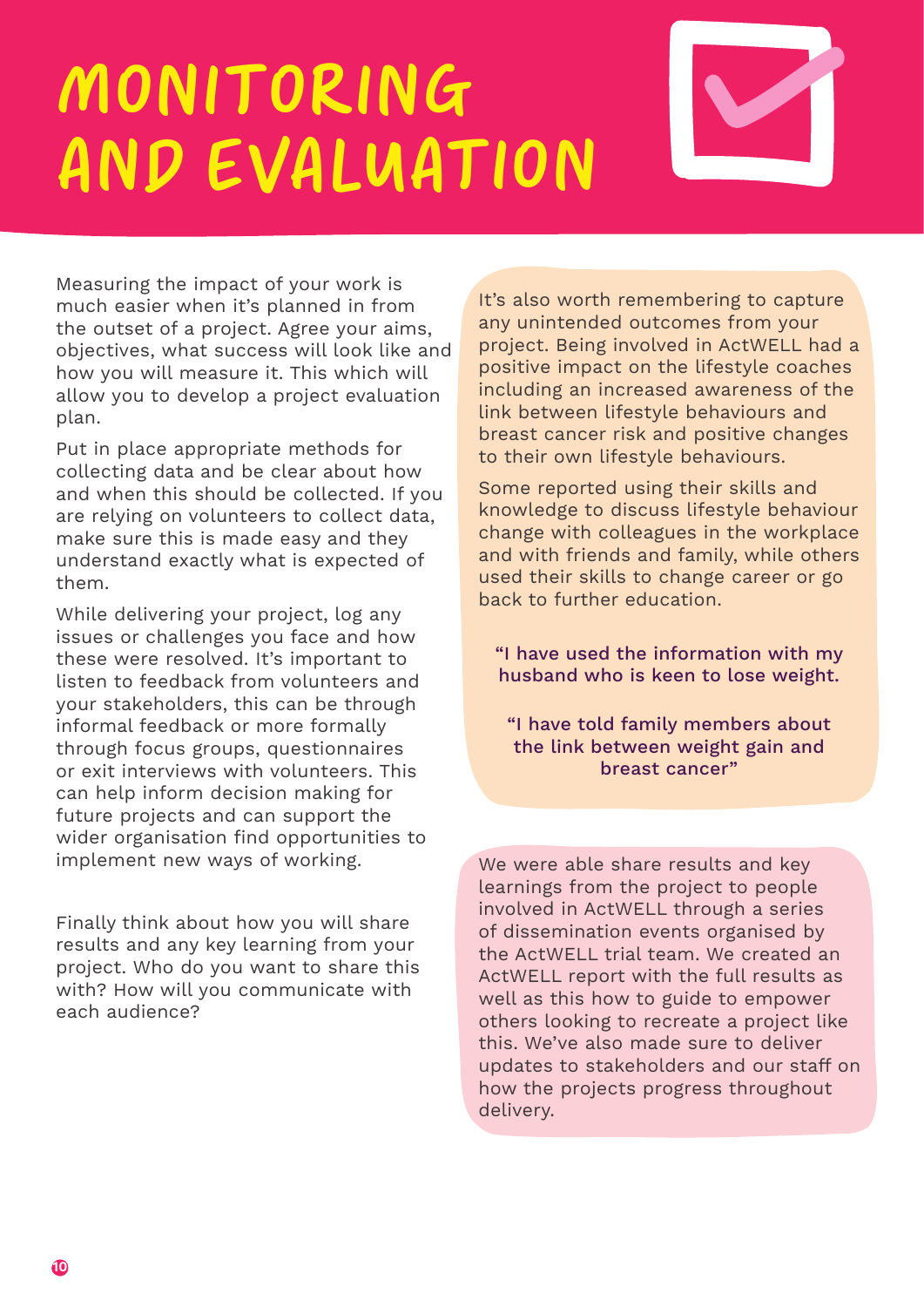# GOOD LUCK!

#### **From everyone here at Breast Cancer Now who worked on ActWELL, we wish your project every success.**

We know it can seem daunting when you're first starting out, so we hope this guide is helpful in getting your project started.

If you have any questions about anything in this guide, please email us **hello@ breastcancernow.org** and we'll be happy to help.